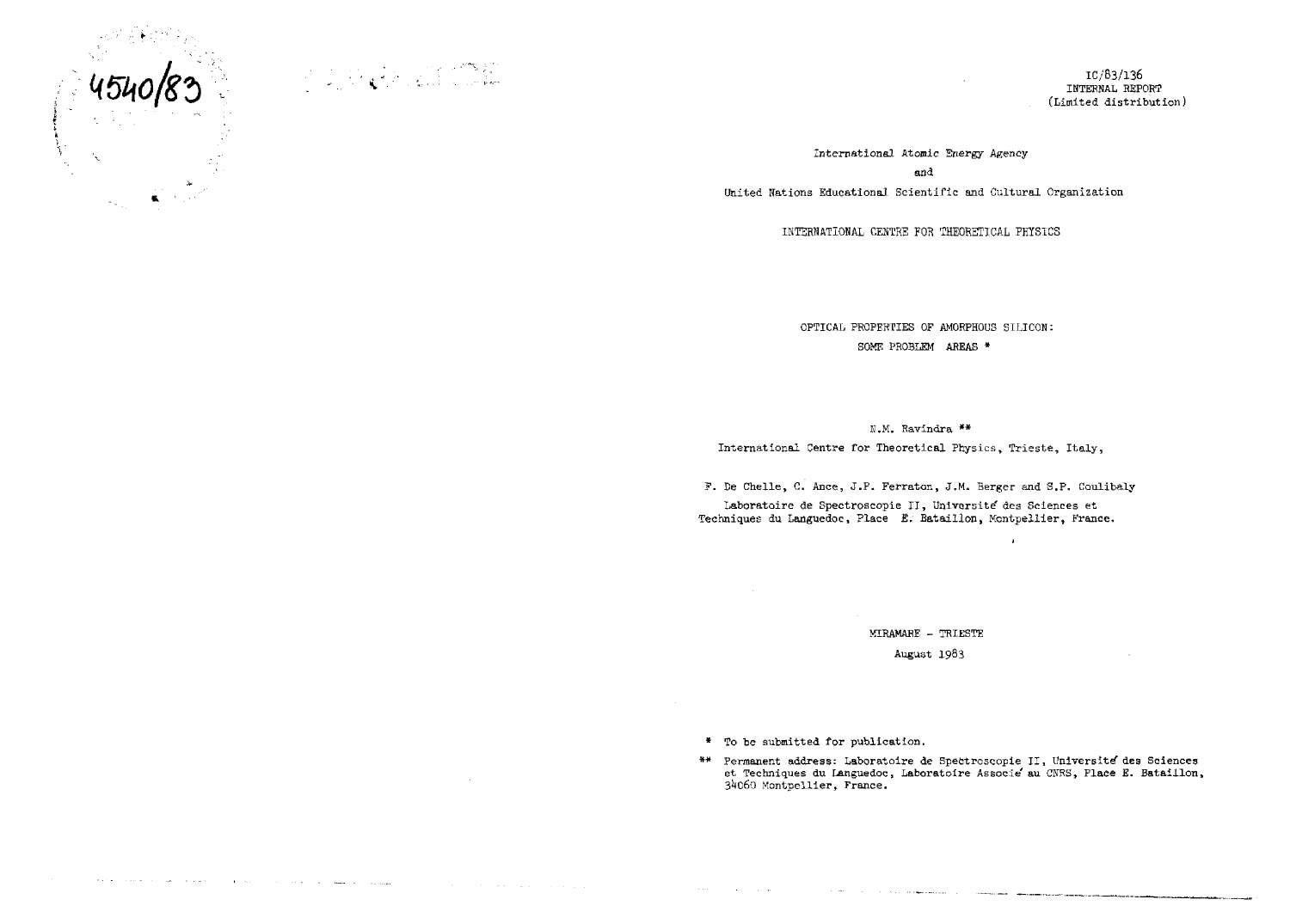ting the

 $\sim$ 

 $\mathbf{r}_\mathrm{c}$  $\mathcal{H}$  $\mathcal{X}$ 

 $\Lambda_{\rm c}$  $\frac{4}{3}$ 

> $\mathcal{L}_{\mathcal{L}}$  $\sim 3-1$  $\chi$

 $\Lambda$  $\frac{3}{4}$ 

 $\sim 10^{-1}$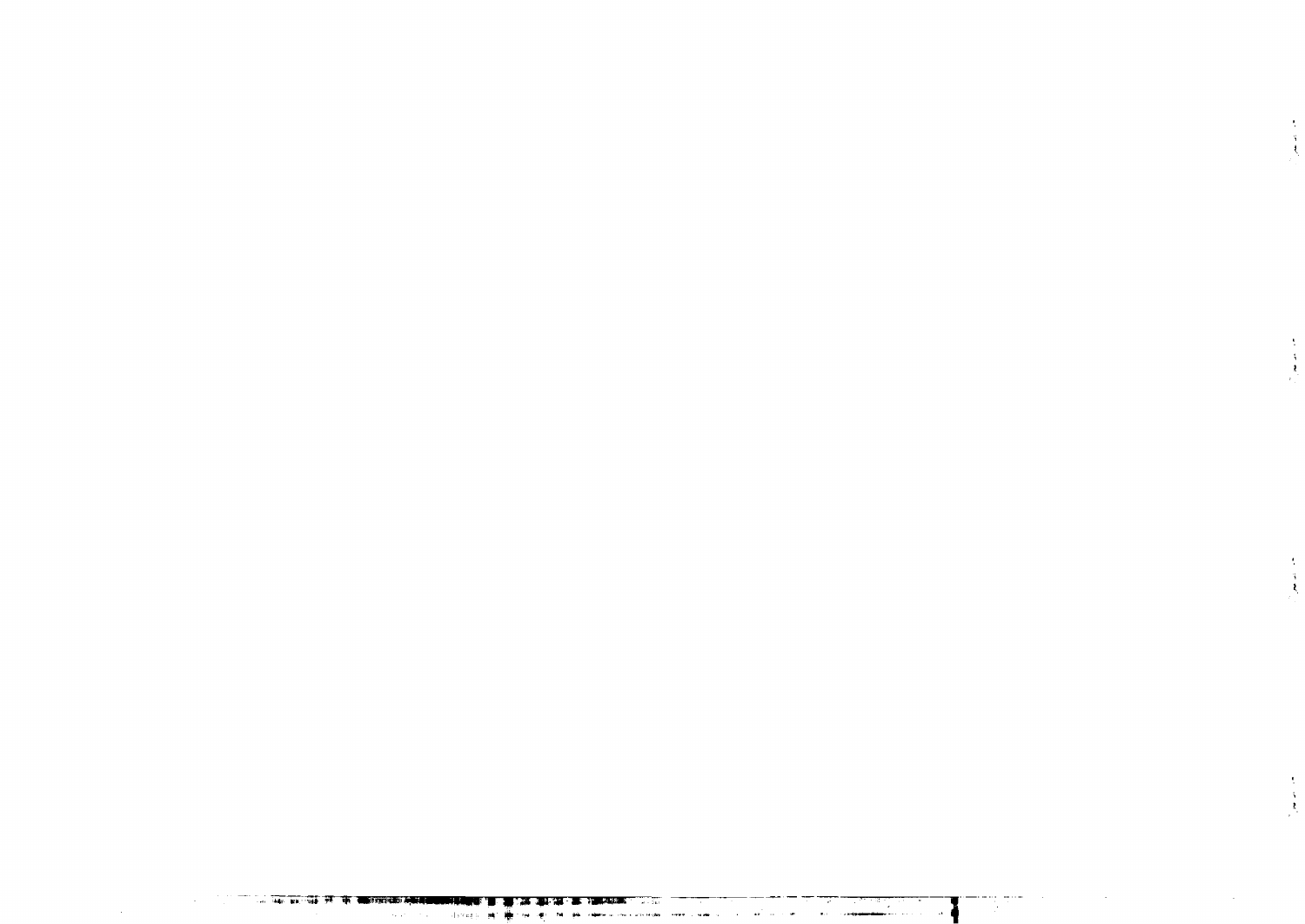In this presentation we essentially attempt to throw light on some problem areas concerning the various optical proterties of amorphous silicon. The problems seem to energe from the classical methods employed to determine the optical properties like the optical gap, urbach tail parameter and other related characteristics. Additional problems have emerged in recent years by virtue of many attempts to generalize the property-behaviour relationships for amorphous silicon without attributing any importance to the method of preparation of the films. It should be noted here that although many authors telieve disorder to be the controlling parameter, we are of the opinion that atleast for films containing fairly large concentrations of hydrogen, the hydrogen concentration has an equally important role to play. The present study has been carried out for films prepared by glow-discharge and chemical varour deposition.

# **INTRODUCTION**

The localized states in the energy gap of amorphous semiconductors have been theoretically seen to be the result of potential fluctuations caused by disorder  $\bigcap$   $(1-3)$ . The tailing of the density of states in amorphous silicom is new attributed to disorder - topological and structural disorder(A). In bis detailed studies of the properties of glow discharge deposited amorphous Retranium and silicon. Chittick(5) reports that at room temperature(300K). electrical conduction is achieved by thermally activated hopping in a band of acceptor states. The conduction becomes intrinsic at higher temperatures when carriers get excited beyond the localised states into the high mobility region.

It is well-known that the glow discharge deposition technique provides non-crystalline films which are essentially contamination free. Further. although the hydrogen content in amorphous silicon films prepared by glow discharge technique decreases with increase in deposition temperature, it always remains higher than in chemically vapour deposited films. It is generally believed that at least a qualitative comparison of the results concerning the properties of the films prepared by various techniques should be possible. Here, we attempt such a study. This study has been inspired by the recent work of  $Cody(6)$ , Dunstan(7). Sumi-Toyozawa(8). Klazes et. al.(9) and Bahl-Bhagat(10).

## THEORY. ANALYSIS and DISCUSSION

or

In general, for many crystalline and amorphous semiconductors, it is well known that the absorption coefficient e. varies as

$$
\alpha(\Delta^{2}) \prec \exp(\Delta^{2}/E_{0})
$$
 (1)  

$$
\alpha(\Delta^{2}) \prec (\Delta^{2}-E_{0})^{2}/\Delta^{2}
$$
 (11)

where  $\mathbb{E}_0$  represents an energy characterizing the distribution of electronic states in band-like regions while  $E_0$  is characteristic of such a distribution in tail like region,  $h\overrightarrow{v}$  is the photon energy and n is the index of refraction. Expression (i) which is the well known result of Urbach (11) has been seen to be valid for secrphous semiconductors in the range  $1 < \alpha \left( \times 10^4 \text{ cm}^{-1} \right)$  (12).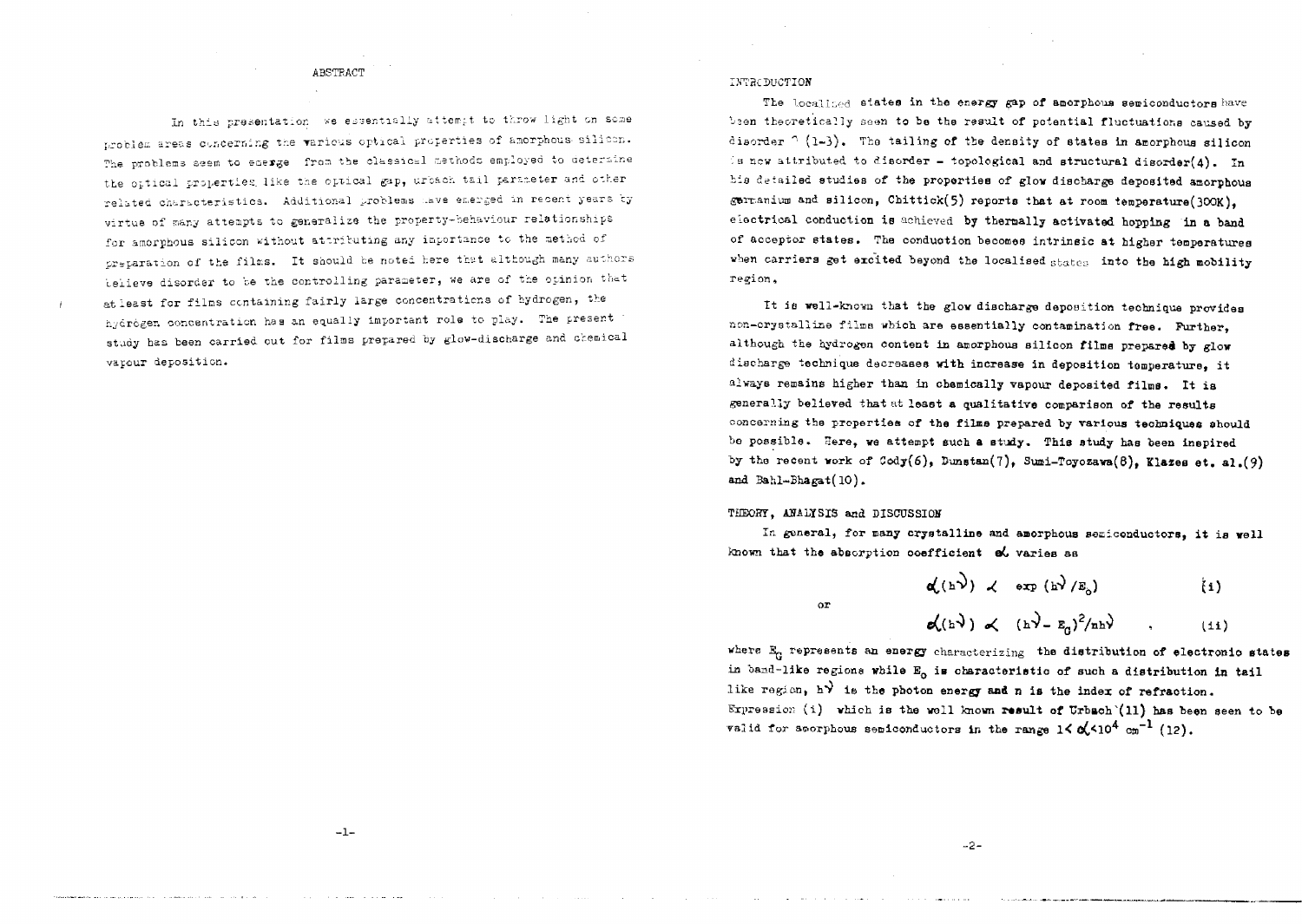At values of  $\alpha'$  higher than 10<sup>4</sup> cm<sup>-1</sup> expression (ii) is utilized to determine the so called optical gap. There have been various interpretations for the Urbach tail parameter  $E^{\sim}$  (13-16). Expression (i) may be written as (6),

$$
\mathcal{A}(\mathbf{E},\mathbf{T}) = \mathcal{A}_{\mathbf{e}} \exp\left[(\mathbf{E}-\mathbf{E}_1)/\mathbf{E}_{\mathbf{e}}(\mathbf{T},\mathbf{X})\right] \quad , \tag{111}
$$

where, according to Cody et.al. (6),  $\alpha'$ <sub>0</sub> -1.5x10<sup>6</sup> cm<sup>-1</sup>, E<sub>1</sub> = 2.2 eV corresponding tto the data for  $2x10^2$   $cm^{-1}$  <  $\alpha$  <  $5x10^3$   $cm^{-1}$  with  $B_1(T,X)$ being the width of the exponential tail and  $X$  is a parameter describing structural disorder. Note that unlike earlier conclusions (14), the temperature dependence of  $E_0$  cannot be neglected by virtue of the exponential nature of the absorption coefficient . At values of  $\propto$   $>$  10<sup>4</sup> cm<sup>-1</sup>.  $\propto$  varies  $a_{B}$  (12)

$$
(\propto E) \propto (E-E_{\rm G})^{n}
$$
 (iv)

**vhere n** has been found to lie between  $1 < n < 3$ . Such a variation of n is essentially due to deviations of the density of states function  $g(E)$  from the free-electron gas behaviour. Expression (iv) is slightly different from **the classical Tauc formula (17)**

$$
(\alpha \mathbf{E}) \times (\mathbf{E} \mathbf{E}_0)^2 \quad . \tag{7}
$$

Conventionally, what one does is to plot  $(\alpha \ s)^{\frac{1}{2}}$  as a function of the energy for  $\alpha > 10^4$  cm<sup>-1</sup> and then extrapolate the curve to  $\alpha$  = 0. The corresponding value of the energy is the 'optical gap'  $\mathbb{E}_G$  of the material. In the wake of the absence of any alternative method to define the gap  $E_Q$ , such a method as is generally used (expr.v) seems to be qualitatively understandable but atleast not quantitatively. For example, one can plot  $(\propto {\rm E})^{\frac{1}{2}}$  and  $(\propto {\rm E})^{1/3}$ versus energy to obtain different values of the gap  $E_G$ . In the process, it may even be difficult to differentiate between the beat possible fit to experimental data. The question is what exactly is the aeaning of the numbers that one obtains with such plots? Thia may refleot on the deviation from the parabolic nature of the bands.

We consider here two sets of samples - five of them have been prepared by glow-discharge while two of them are CTO samples. One of the glov-discharge prepared samples has been doped with boron and one of *jhe* CVD samples has been poet-hydrogehated. For deteile concerning the preparation of tbe films and the measurements, reference is made to our earlier reported studies (18,19). The samples were typically one micron thick and all the measurements have been made at room temperature  $(T_m - 300K)$ .

:  $\cdots$  1 and 2, we plot  $(\alpha \in \mathbb{R})^{\frac{1}{2}}$  and  $(\alpha \in \mathbb{R})^{1/3}$  versus E respectively. We- $\cdots$  : silly the  $(XE)^{1/3}$  varsus E plots/lesser values for Eq compared to  $(d \, \epsilon)^{\frac{1}{2}}$  versus  $\Xi$  plots (by 0.15 eV). Unfortunately, both the plots fit in equally well with the experimental data. The Urbach tail parameter E<sub>n</sub> is When determined from the plots of logo versus E in the low energy range  $(3 < E_G)$  (figure 3). This optical absorption edge  $E_G$  has earlier been explained in terms of an electric field broadening of an exciton  $(15)$ . Attempts have also been made to understand the Urbach rule by utilizing a configuration-coordinate model which is essentially based on an analogy between the electronic excitation of a molecule and optical absorption in amorphous materials  $(8,13,14)$ . It is to be noted here that at spite of the universality of the Urbach rule, sometimes the exponential tail to the absorption curve has been reported to be completely missing for some forms of amorphous germanium  $(20)$ .

Cody et. al.find that the variation of the width of the Urbach tail  $E<sub>0</sub>$ with temperature and the gap  $E_G$  with T are similar except that the sign is opposite, that is,  $(dE_0/dT) \leq (dE_0/dT)$  (6). The change in  $E_0$  is about 27% for a change in temperature of 350°. In general, Cody et. al.(21) report a linear variation of  $\Sigma_c$  with  $E_0$ . The relation is given by,

$$
E_{\mathcal{G}}(E_o) = E_{\mathcal{G}}(0) - 6.2 E_o \qquad (\forall i)
$$

where  $E_C(0)$  is the zero disorder limit for the optical gap equal to 1.94 eV for the a-SitH<sub>e</sub> (x=0.09 to 0.19) films. In figure 4, we attempt to extrapolate the results of Cody to our samples. As can be seen in the figure, such  $4$  linear variation of  $E_0$  with  $E_G$  just does not seem to hold good. Of course, this could be due to various reasons. First of all, it should be noted that the optical absorption measurements in amorphous semiconductors differ notoriously depending on the method of preparation, conditions during preparation and subsequent treatment (22). It has generally been observed itat the optical absorption and the photoconductivity spectra of a—Si films prepared by CVD are similar to those of glow-discharge films(23-25). Sputter deposited and evaporated films exhibit properties similar to one another. Sputter deposited films have been the most studied ones and are understood fairly well.

 $\Gamma$  apite of such gross similarities in sputter deposited and evaporated films, it remains doubtful vbether one could just extrapolate the structural models proposed for sputter deposited films to vaouua deposited film\*. This is especially so with respect to concept of voids. Films prepared at

**- 3-**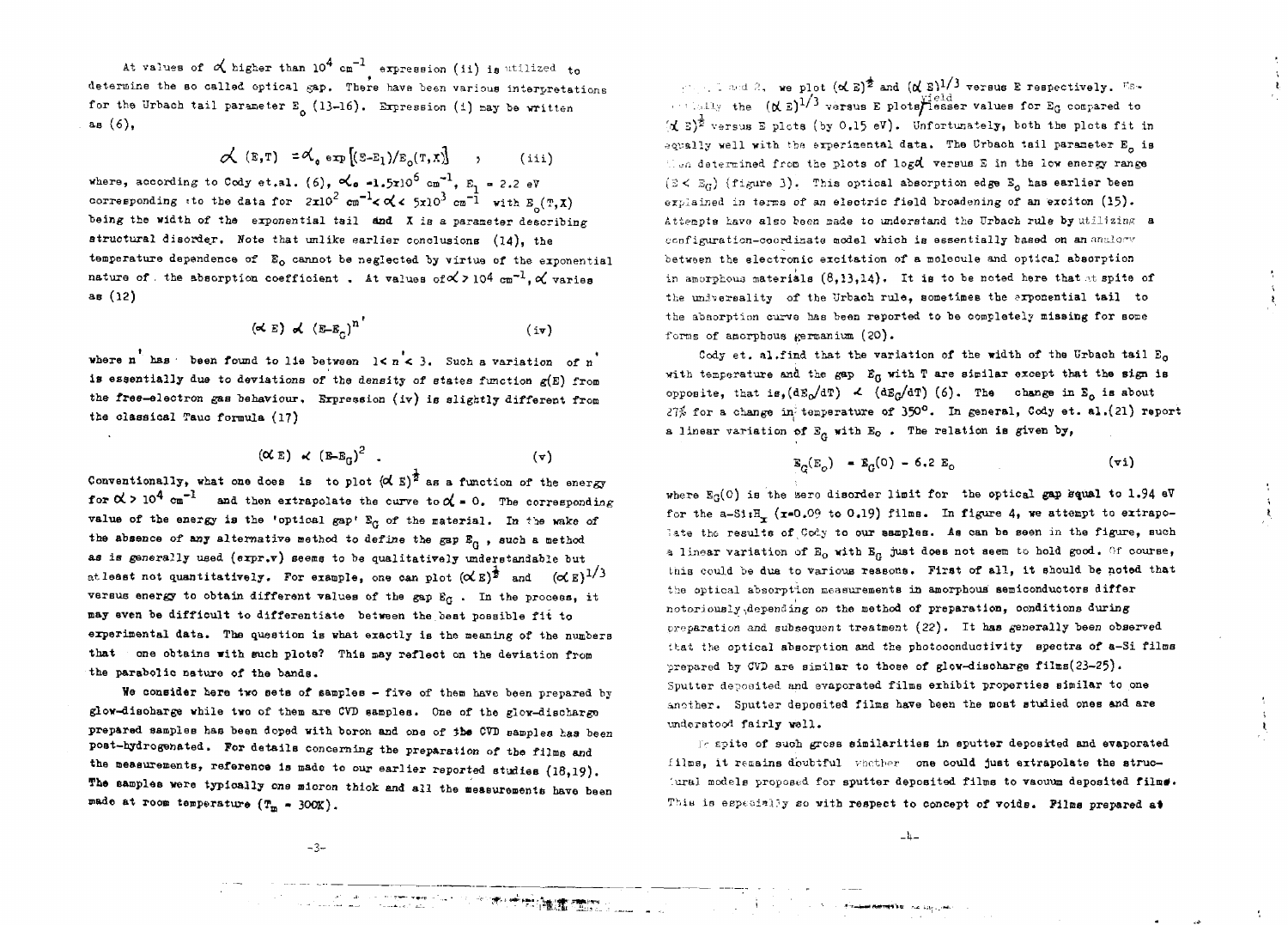low temperatures generally tend to have more voids explaining thereby a decreased density but with an increased index of refraction n. Such a conclusion is in complete accord with the studies reported by 3ahl et,al.(26) for films prepared by electron beam evaporation. Bahl et. al.  $(26)$  find that with increase in deposition rate. the index of refraction increases. Understandably, films deposited at high rates tend to have more voids (hence a decreased density).

The problems with glow-discharge or chemically deposited films assume a different dimension altogether probably by virtue of the fact that here, the deposition proceeds atom by atom resulting thereby in a less imperfect structure (less disorder) or the influence of the defects may be compensated by certain active impurities. Further, with decrease in temperature of deposition  $T_{D_0}$ , the hydrogen concentration in a-Si:H films increases. 'The question now is if one can attribute all such property-behaviour relationships to disorder (like Cody) and treat disorder as the independent and the deciding parameter?

Broadly speaking, disorder can be classified into three types (27);

- (i) topological disorder  $-$  due to the atoms being displaced in a non-periodic way at the same time retaining the coordination as in the crystal resulting in new structural features
- (ii)quantitative disorder  $-$  which slways accompanies topological disorder and results from fluctuations in bond lengths and deviations in bond angles with respect to the regular tetrahedral value

(iii)extrinsic disorder — due to foreign impurities, defects etc. In general, the first two types of disorder have been found to decrease with increase in temperature  $T_m$  (measurement temperature). For glow-discharge deposited films, it is well known that the hydrogen ero-diffusion starts at temperatures of  $T = 350^{\circ}$ C. This results in creation of dangling bonds (which were otherwise saturated ; at  $T_m < 350^{\circ}$ C). Thus, the structural disorder (due to the creation of dangling bonds) increases with increase in temperature at high temperatures (T\_  $\tilde{=}$  350°C) while the thermal disorder (i & ii) decreases with increase in T<sub>n</sub>. Thus, at least at high  $T_m$ , disorder is controlled by the hydrogen in a-Si:H films. Further, it seems to us that with such high concentrations of hydrogen, the role of hydrogen in a-Si:H films prepared by glow-discharge is different from its role in other kinds of filns. Thermodynanically, it aeeme more logical to treat temperature as the only independent parameter  $(T_D \text{ or } T_m)$  with-disorder and hydrogen concentration being a function of temperature. This kind of approach may be able to explain many of the problems associated with a-SitH films produced by glow-discharge. In fig.5, we plot  $E_{\Lambda}$  and  $B_{\Lambda}$  as a function of the hydrogen concentration.

The above studies lead us to believe that the model of Cody may have limited applicability. In fact a look at the results of Brodsky  $(28)$ doss not seem to indicate any kind of focussing of *Inoi* versus E plots at E » 2.2 eV (see Cody (6) for details). In fact, there does not Beem to be any physical reason to accept this value of E at which  $\alpha' = \alpha'$ <sub>1</sub>  $\alpha$  1.5x10<sup>6</sup> cm<sup>-1</sup>  $(E = E_1)$ . The regults of Cody seems to indicate that annealing at temperatures as high as  $625^{\circ}$ C has not significantly changed the general behaviour of the sample (evidently accounting for the importance of disorder rather than the hydrogen content). But, all these, results may be true for sputter deposited films. As such, it seems difficult to extrapolate these results to glow-discharge deposited films.

As a last part of the present study, we present in figure 6 a plot of index of refraction n versus the density  $\ell$  . As can be seen in the figure, as the index of refraction increases, the density also increases. Note that this behaviour is just the opposite of vacuum deposited films. However, such a behaviour seems to be understandable in terms of decreased hydrogen content with increase in deposition temperature. The densities have been evaluated theoretically elsewhere $(29)$ . Further, this behaviour of-an increased refraotive index with increased density seems to be easily understandable. After all, considering voids as absolutely transparent medium, with increasing deposition temperatures, one obtains films with less voids, thus resulting in increased density and index of refraction.

Just in passing, we look at the definition of activation energy  $\Delta E$ (determined from electrical conductivity measurements) in terms of the optical gap  $E_{\alpha}$ . Generally, it is accepted that  $\Delta E = (E_C/2)$  (12). The results of Hasegawa et. al. (30) concerning the annealing temperature effeots on  $E_{\alpha}$  and  $\Delta E$  do not seem to indicate any suoh relation. The problem oould be with the very definition of  $\Delta E$ . If one considers a conventional model wherein the Fermi level is pinned to the centre (or middle) of the gap, then the activation energy  $\Delta E$  may be representative of energy levels corresponding to states in the gap and the bottom of the conduction band (rather than the Fermi level and the bottom of the conduction band),

#### CONCLUSION

An attempt has been made in the above study to identify some problems concerning the various properties of amorphous silicon. Let alone the  $\sigma_0$ problem, there seem to be more simpler problems which need to be tackled with care. At times, it oould be *very* diffioult to separata ths effeoto of

- 5

-6-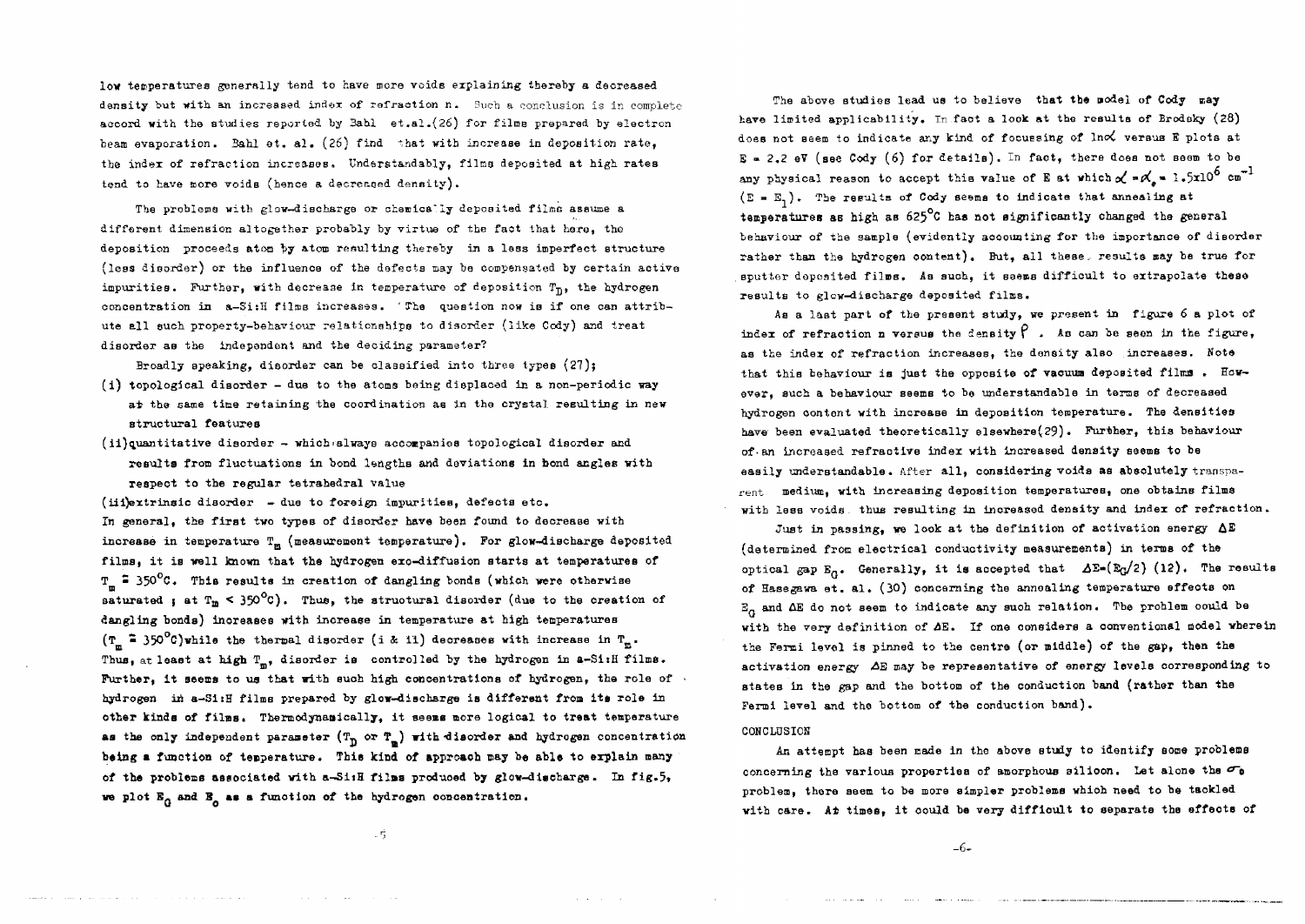disorder or hydrogen content on the properties of a-Si:H, At least for glowdischarge deposited films, they seem to be more acceptable as alloys. Detailed work in this direction is now being taken up. But, as long as most of the parameters remain as fitting parameters (determined from extrapolation procedures). it might be very difficult to attribute any precise physical meaning to the numbers. Until and unless both the electrical and optical measurements are made in the same laboratory conditions, it may he difficult to confirm the experimental results. Such studies hardly exist in literature. Further, the role of voids in different types of films is yet to he well understood.

# ACKNOWLEDGMENTS

The authors are thankful to Professors S. Robin and A. Donnadieu (U.S.T.L. Montpellier) for comments and fruitful discussions. They are grateful to Professor G. Weiser (Marburg, W. Germany) and Dr. K. Zellama (University of Paris, France) for the samples. One of the authors <NMR) gracefully acknowledges the financial assistance of C.I.E.S. (Trance). One of the authors (M.M.R.) would like to thank Professor Abdus Salam, the International Atomic Energy Agency and UNESCO for hospitality at the International Centre for Theoretical Physics, Trieste.

**-7-**

والخارج والمنازل الأثر والتواريخ والتواصيل والمراجع

## REFERENCES

- (1) N.F.MOTT, Advanc. Phye. 16,1(1967).
- (2) F.STaflf, Phys. Hev, B3,2636(1971).
- (3) M.H.COHEN,H.FRITZCHE and S.OVSHDTSKY, Phys. Rev. Lett. 22,1065(1969).
- (4) D.WEIHE, Phya.Rev.Lett. 26,1541 (1971) .
- (5) B.C.CHITTICK, J.Non Oryst.Sol. 3,255(1970).
- (6) G .D.COW, T.TIED JE,B.ABELES,B.BROCKS, and T .GOLDSTEIN,Phys.Rev.Lett. 47,1480(1931
- (7) D.J.DUBSTAN.J.Phys.C Solid State Physics,30,L419{ 1932) .
- (8) H.SUMI and Y.TOYOZAVA, J.Fhys.Soc.Japan 31,342(1971)
- (9) H.HJCLASES, M.H.L.W.VAK DEN BROEK, J.BEZEMER. and S.RAtiELAAB, Phil .Wag.45,377 (1982).
- (lO)S.K.BAHL and S.M.BHAGAT, J.Non Cryst.Sol .17,409(1975).
- (ll)P.USBACH,Phy3.aev.92,1324(1953).
- (l2)H.FRITZSCHR,JJIon Cryst .Sol .6,49(1971).
- $(13)$ A.V.KOLOBOV and  $0.$ V.KONSTANTINOV, Phil .Mag.40,475(1979).
- (14)3.ABE and Y .TOYOZAVA, J.Phys.Soo.Japan,50,2185 (l98l).
- (15)J.U.K)W and B.RSDPIELD, Phys. Hev. Lett.26,762( 1971)>Phys.Rev.B5,594(1972) .
- {16)J.J.HOPHELI>, Comm Sol. State Phya. 1,16(1968).
- (17)J.TAUC,R.GBIOOHOVICI and A.VANCTJ, Phye.Stat.Sol. 15,627(1966).
- (l8)A.DDinjADIHI,B.TO0S,JJt.BS3JOEB,J.P.?EREA.TOlI and J.BOBDT,J.da Phys.42,Sup.C4(l98l)
- (19)S.P.CODLIBALT,J.M.BERGEH,FJIE CHELLE,J.P.PERHATOF, S.aiRARB and A.D0NNAJIEO,
	- J.Non Cryst.Sol.(in press),
- $(20)$ T.M.DONOVAN.W.E.SPICER and J.M.BENNETT, Phys.Rev.Lett.22,1058(1969).
- $(21)$ G.D.CODY, B.G. BROOKS and B.ABELES, Solar Energy Mat.8.231(1982).
- (22) G.A.N.CONNELL and W.PAUL, J.Non Cryst.Sol.8-10,215(1972).
- (23)P.G.LECOMBER, B.J.LOVELAND, W.B.SPEAR and R.A.VAUCHAN. Proc.5th Int.Conf.Amorph. and Liquid Samicond.Garmisch-Partenkirschen,Taylor and Francis Ltd. London. p.245(1974).
- (24)P.O.LBCCWBEH,AJIADAH and W.E.SPEAH, in Electronic and Structural properties of amorphous semiconductors, Editors; P.Q.LECOOER and J.HOET, Academic Frese London,p. 373(1973).
- (25)K.HIHOSE)M.TABIGOCHI and T.OSAKA, 7th Intern. Oonf. Anorph. and Liquid Stnpieond. Edinburgh,352(l977).
- (26)S.K.BAHL, S.M. BHAGAT and R.GLOSSER, Solid State Comm., 13,1159(1973).
- (27}M.L.THETE in Optical Properties of Solids; Hev Developments, B.O.SERAPHIS Editor; NHPC Amsterdam, 353(1971).
- (28)M.H.BRODSKY, J.Vac. Science and Tech.8,125(1971).
- (29)N.M.RAVINDRA, C.ANCE, J.P. FERRATON, A. DONNADIEU and S.ROBIN, Phys. Stat. Sol. (b)115. 347(1983)

*m A*

 $-A-$ 

(30)S. HASEGAWA, S.YAZAKI and T.SHIMIZU, Solid State Comm. 26,407(1978).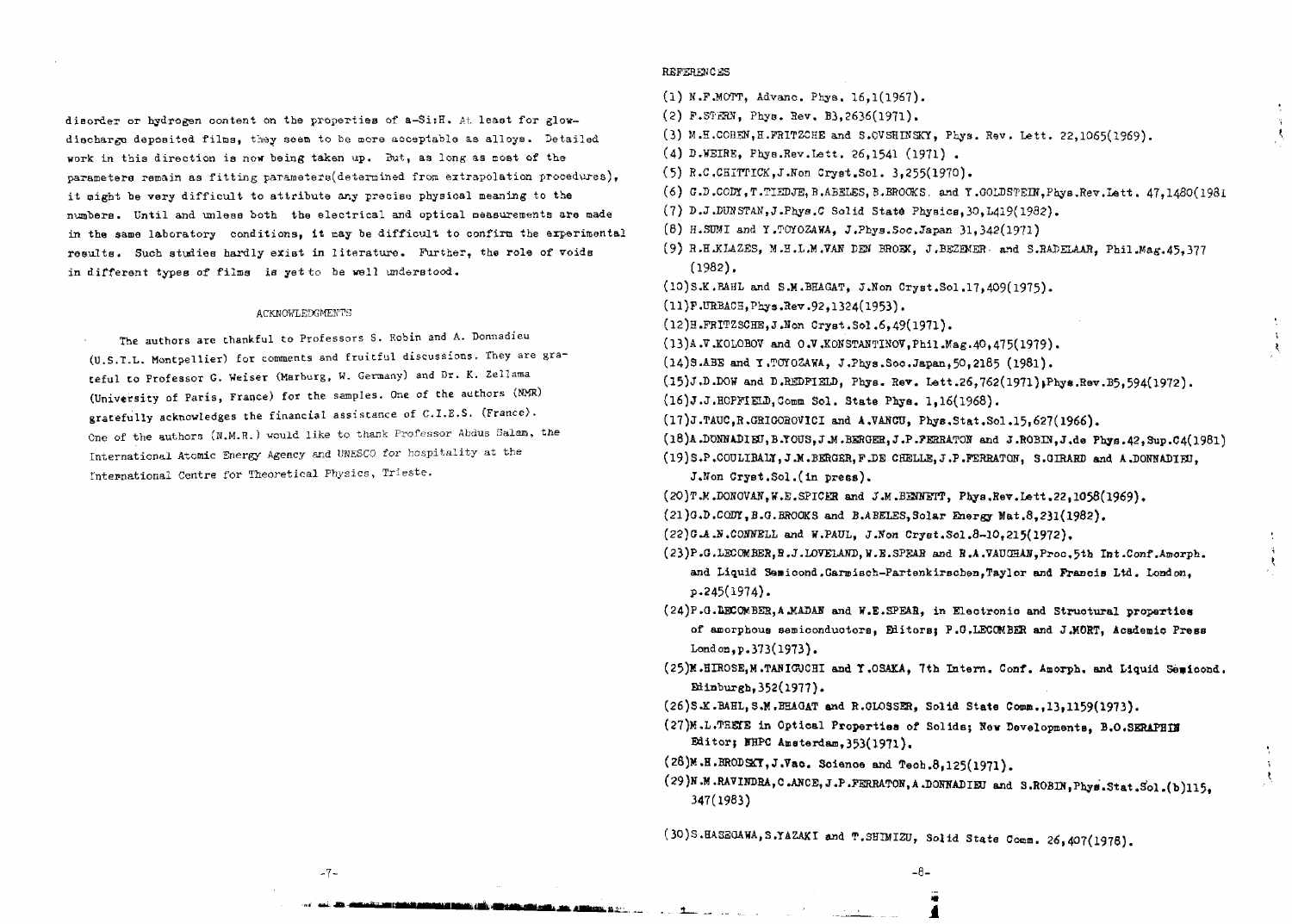FIGURE CAPTIONS :

- FIGURE 1 :  $(\alpha \text{E})^2$  versus Energy. Note that on every figure, the samples are numbered in the following manner; (1) and (2) are CVD samples before and after post-hydrogenation respectively. Samples  $(3),(4)$ ,  $(5)$ ,(6) and (7) are prepared by glow-discharge at temperatures of 350,280(doped),280(undoped),150 and 50  $^{\circ}$ C respectively. All the measurements have been made at room temperature (300 K).
- FIGURE 2:  $(d, \vec{s})^{1/3}$  versus Energy.
- FIGUKBi **3 :** LogK. versus Energy.
- FIGUB.E **4** *••* E\_,B0 versus tha hydrogen concentritioni.
- $PIGURE 5: E_G$  versus  $E_G -$  note the nonlinear variation.
- FIGULE 6 : Index of refraction n<sub>o</sub> (referred to as n in the text) versus density for different samples. (see reference (29) for details concerning calculations.
- Note : In figures 4 and 5, Circles and Squares represent values of  $E_g$  from figures 1 and 2 respectively.  $\Box$  The triahgles represent  $\bar{E}$  values. It may further be noted that  $\mathbb{E}_{\sigma}$  and  $\mathbb{E}_{\alpha}$  have the same meaning.

 $-9-$ 

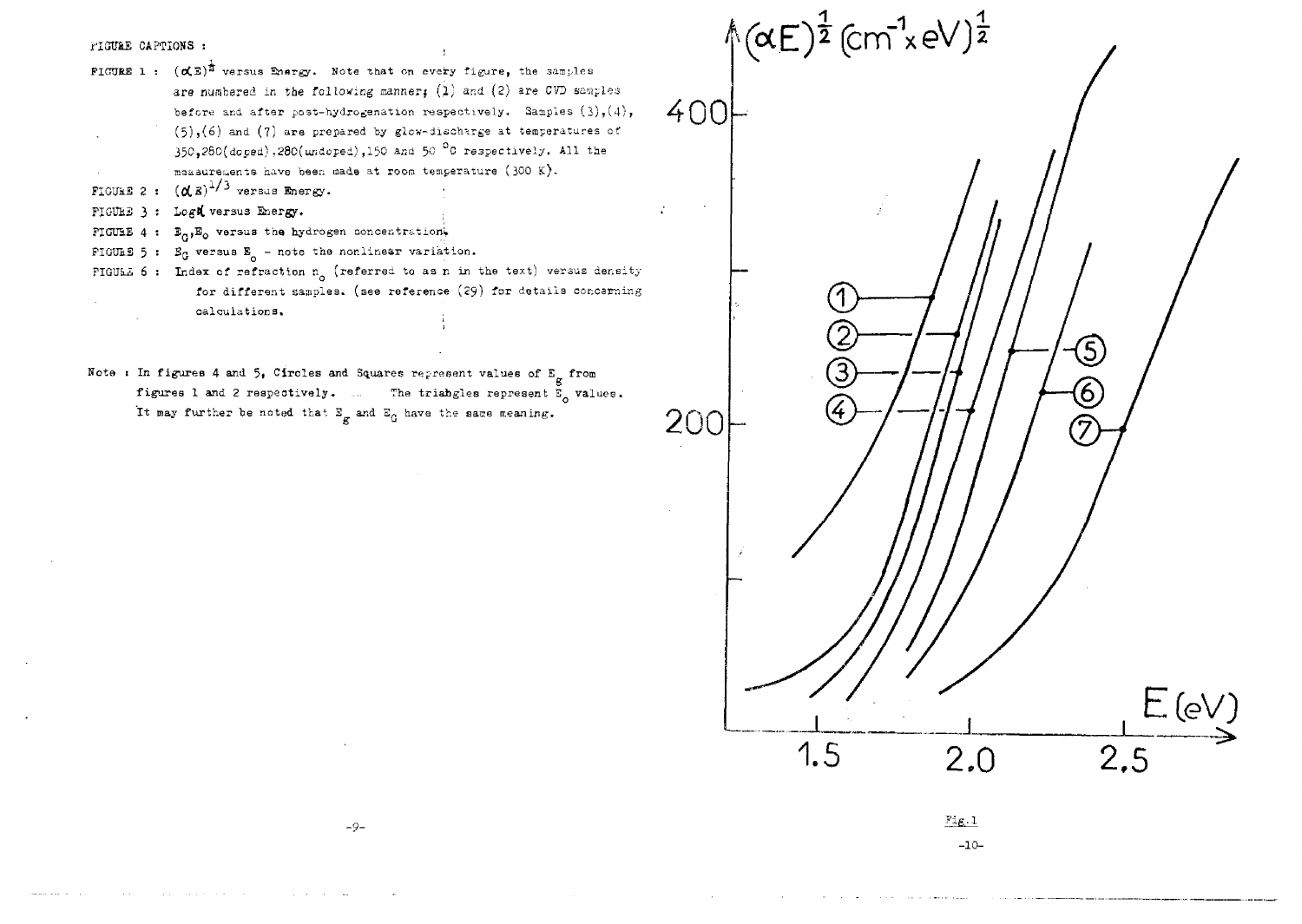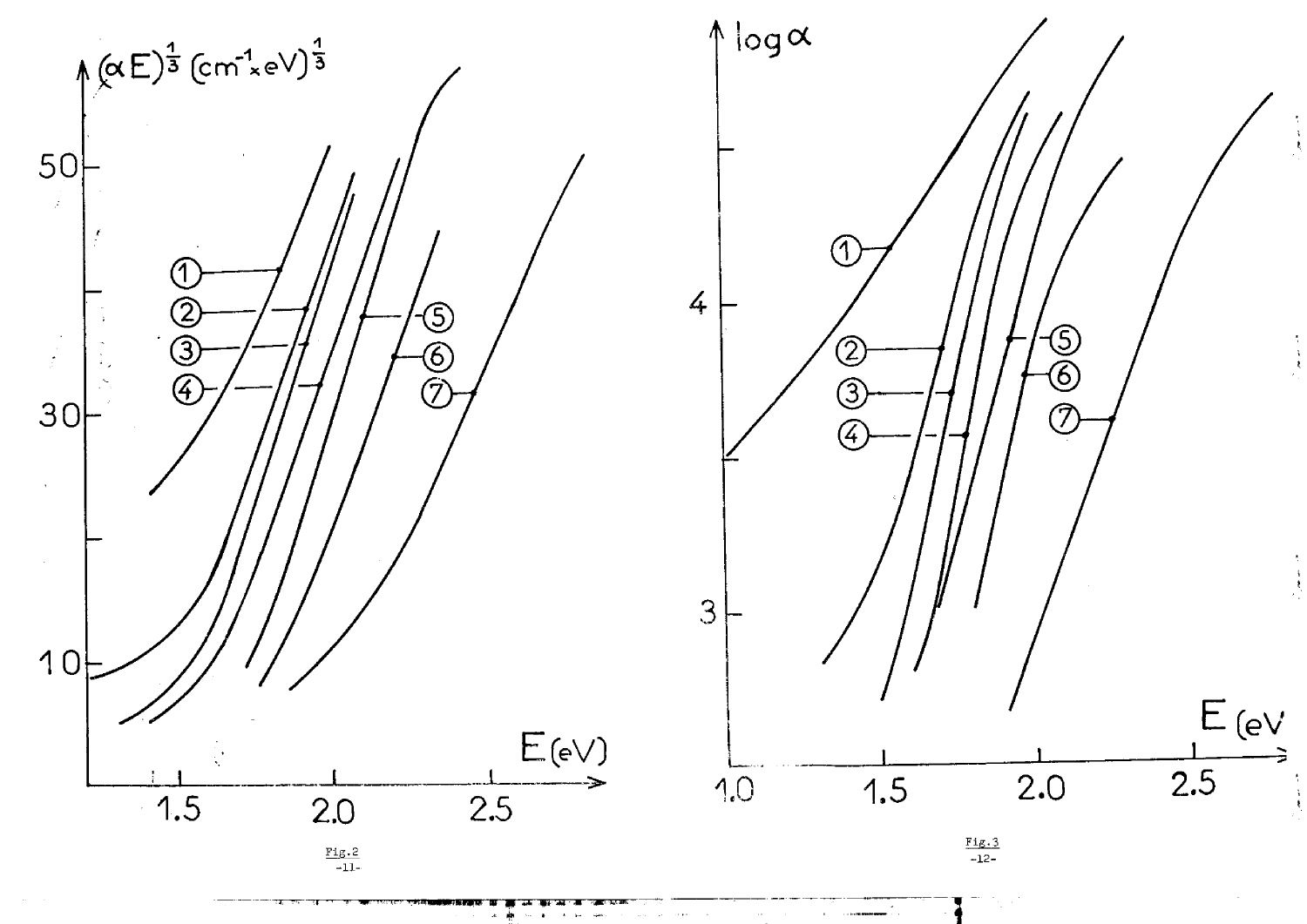